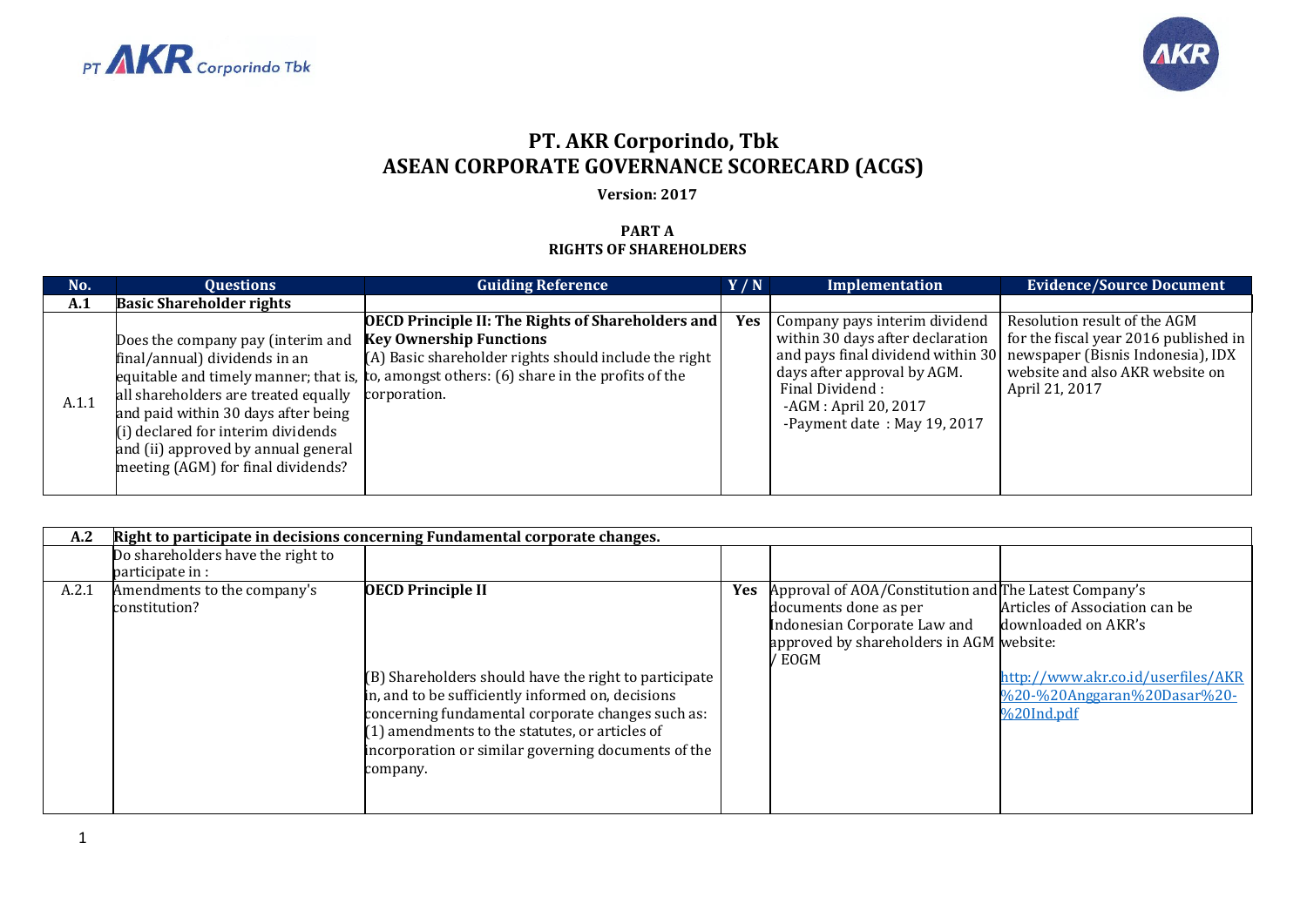



| No.   | <b>Ouestions</b>                         | <b>Guiding Reference</b>                    | Y/N        | Implementation                                         | <b>Evidence/Source Document</b>     |
|-------|------------------------------------------|---------------------------------------------|------------|--------------------------------------------------------|-------------------------------------|
| A.2.2 | The authorization of additional          | <b>OECD Principle II (B):</b>               | <b>Yes</b> | Approved of AGM sought for right Summary of resolution |                                     |
|       | shares?                                  |                                             |            | issue, MSOP on each occasion                           | result of the AGM for Fiscal        |
|       |                                          |                                             |            |                                                        | Year 2016 published in newspaper    |
|       |                                          |                                             |            |                                                        | (Bisnis Indonesia), IDX website and |
|       |                                          |                                             |            |                                                        | also AKR website on                 |
|       |                                          |                                             |            |                                                        | April 21, 2017                      |
|       |                                          | (2) the authorization of additional shares. |            |                                                        |                                     |
| A.2.3 | The transfer of all or substantially all |                                             |            |                                                        | The Latest Company's                |
|       | assets, which in effect results in the   |                                             |            | <b>Yes</b> Approved sought for transfer of             | Articles of Association can be      |
|       | sale of the the company?                 |                                             |            | substantial assets in line with                        | downloaded on AKR's                 |
|       |                                          |                                             |            | Indonesian Corporate Law                               | website:                            |
|       |                                          |                                             |            |                                                        | http://www.akr.co.id/userfiles/AKR  |
|       |                                          |                                             |            |                                                        | %20-%20Anggaran%20Dasar%20-         |
|       |                                          |                                             |            |                                                        | %20Ind.pdf                          |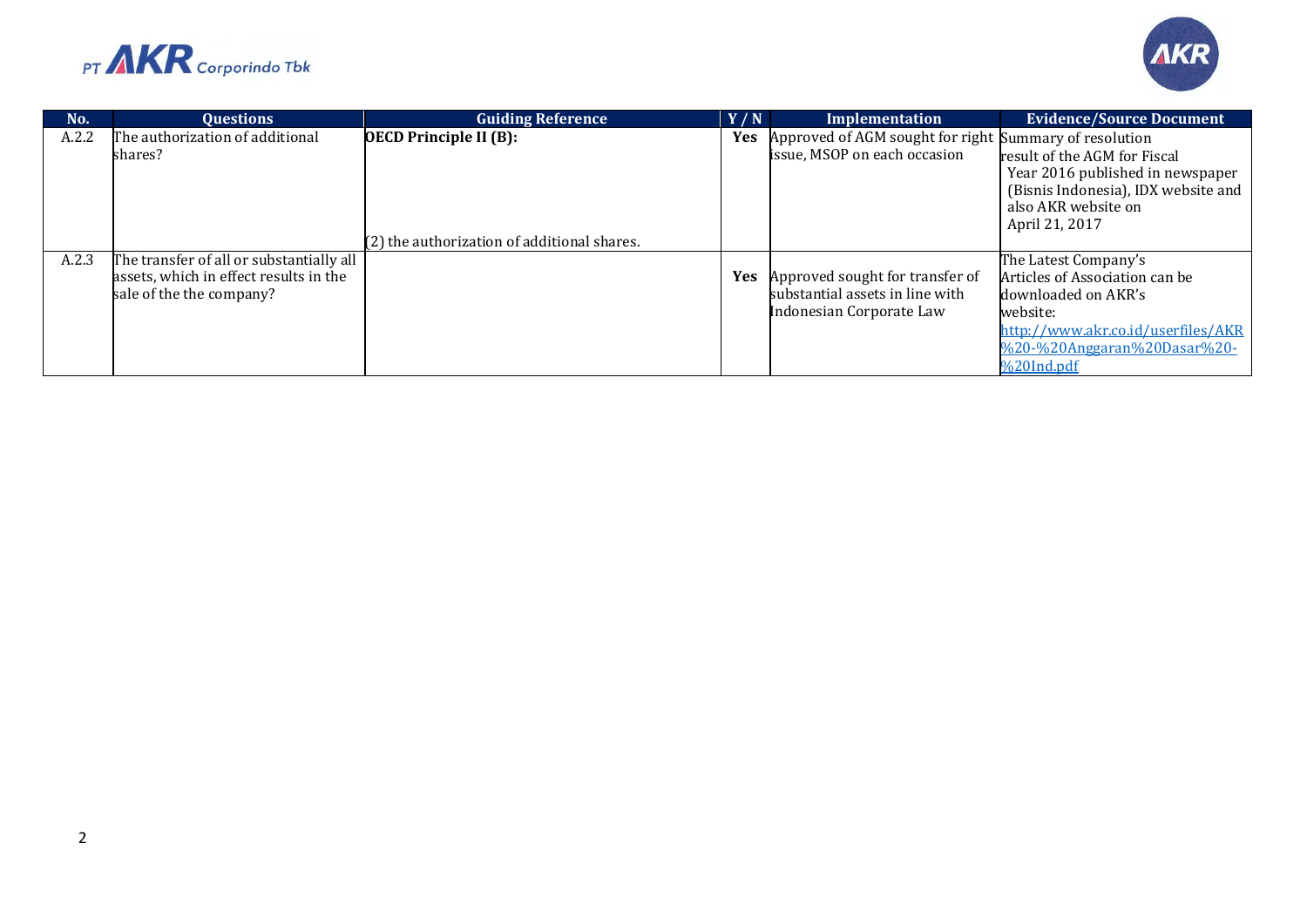

| No.   | <b>Ouestions</b>                                                                                                                                                                                                                                      | <b>Guiding Reference</b>                                                                                                                                                                                                                                                                | Y/N        | Implementation                                                                                                                                                                                                | <b>Evidence/Source Document</b>                                                                                                                                                                                                                                                                                          |
|-------|-------------------------------------------------------------------------------------------------------------------------------------------------------------------------------------------------------------------------------------------------------|-----------------------------------------------------------------------------------------------------------------------------------------------------------------------------------------------------------------------------------------------------------------------------------------|------------|---------------------------------------------------------------------------------------------------------------------------------------------------------------------------------------------------------------|--------------------------------------------------------------------------------------------------------------------------------------------------------------------------------------------------------------------------------------------------------------------------------------------------------------------------|
| A.3   |                                                                                                                                                                                                                                                       |                                                                                                                                                                                                                                                                                         |            |                                                                                                                                                                                                               | Right to participate effectively in and vote in general shareholder meeting and should be informed of the rules, including voting procedures that govern                                                                                                                                                                 |
|       | general shareholder meetings                                                                                                                                                                                                                          |                                                                                                                                                                                                                                                                                         |            |                                                                                                                                                                                                               |                                                                                                                                                                                                                                                                                                                          |
| A.3.1 | Do shareholders have the<br>opportunity, evidenced by an agenda<br>item, to approve remuneration<br>(fees, allowances, benefit-in-kind and<br>other emoluments) or any increases<br>in remuneration<br>for the -executive directors/<br>Commissioners | OECD Principle II (C):<br>(3) Effective shareholder participation<br>in key corporate governance decisions,<br>such as the and election of board<br>members, should be<br>Facilitated. Shareholders should be able<br>to make their views known on the<br>remuneration policy for board |            | Yes Approval sought from<br>shareholder for any increases in<br>remuneration for the<br>Commissioners and giving the<br>authority to Board of<br>Commissioners to determine<br>remuneration to the Directors. | a. Summary of resolution result of the AGM for<br>Fiscal Year 2016 published in newspaper (Bisnis<br>Indonesia), IDX website and also AKR website on<br>April 21, 2017;<br>b. Notice of AGM for Fiscal<br>Year 2016 published in newspaper (Bisnis<br>Indonesia), IDX website and also AKR website on<br>March 29, 2017. |
| A.3.2 | Does the company provide -<br>controlling shareholders a right to<br>Nominate candidates for<br>board of directors / commissioners?                                                                                                                   | Members and key executives. The<br>equity component of compensation<br>schemes for board members and<br>employees should be subject to<br>shareholder approval.                                                                                                                         | Yes        | Candidates proposed by eligible<br>shareholders will be considered<br>by Nomination Committee                                                                                                                 | The Latest Company's<br>Articles of Association can be<br>downloaded on AKR's<br>website:<br>http://www.akr.co.id/userfiles/AKR%20-<br>%20Anggaran%20Dasar%20-%20Ind.pdf                                                                                                                                                 |
| A.3.3 | Does the company allow<br>shareholders to elect<br>Directors/commissioners<br>individually?                                                                                                                                                           |                                                                                                                                                                                                                                                                                         | Yes        | Individual shareholders profiles<br>and candidacy disclosed and<br>profiled in the AGM for approval<br>by shareholders                                                                                        |                                                                                                                                                                                                                                                                                                                          |
| A.3.4 | Does the company disclose the voting OECD Principle II (C):<br>and vote tabulation procedures used, Shareholders should have the<br>declaring both before the meeting<br>proceeds?                                                                    | opportunity to<br>participate effectively and vote in<br>general shareholder meetings and<br>should be informed of the rules,<br>including voting procedures that<br>govern general shareholder meetings.                                                                               | <b>Yes</b> | Agenda, rules and right of<br>participation informed well in<br>advanced. Shareholder<br>can participate in AGM/EOGM<br>actively.<br>allowed opportunity to raise<br>question or answered<br>satisfactorily   | Summary of minutes of the<br>AGM 2016 published in newspaper (Bisnis<br>Indonesia), IDX website and also AKR website on<br>April 21, 2017;<br>All shareholder attending meeting AGMS Invitation published in newspaper (Bisnis<br>Indonesia), IDX website and also AKR website on<br>March 29, 2017.                     |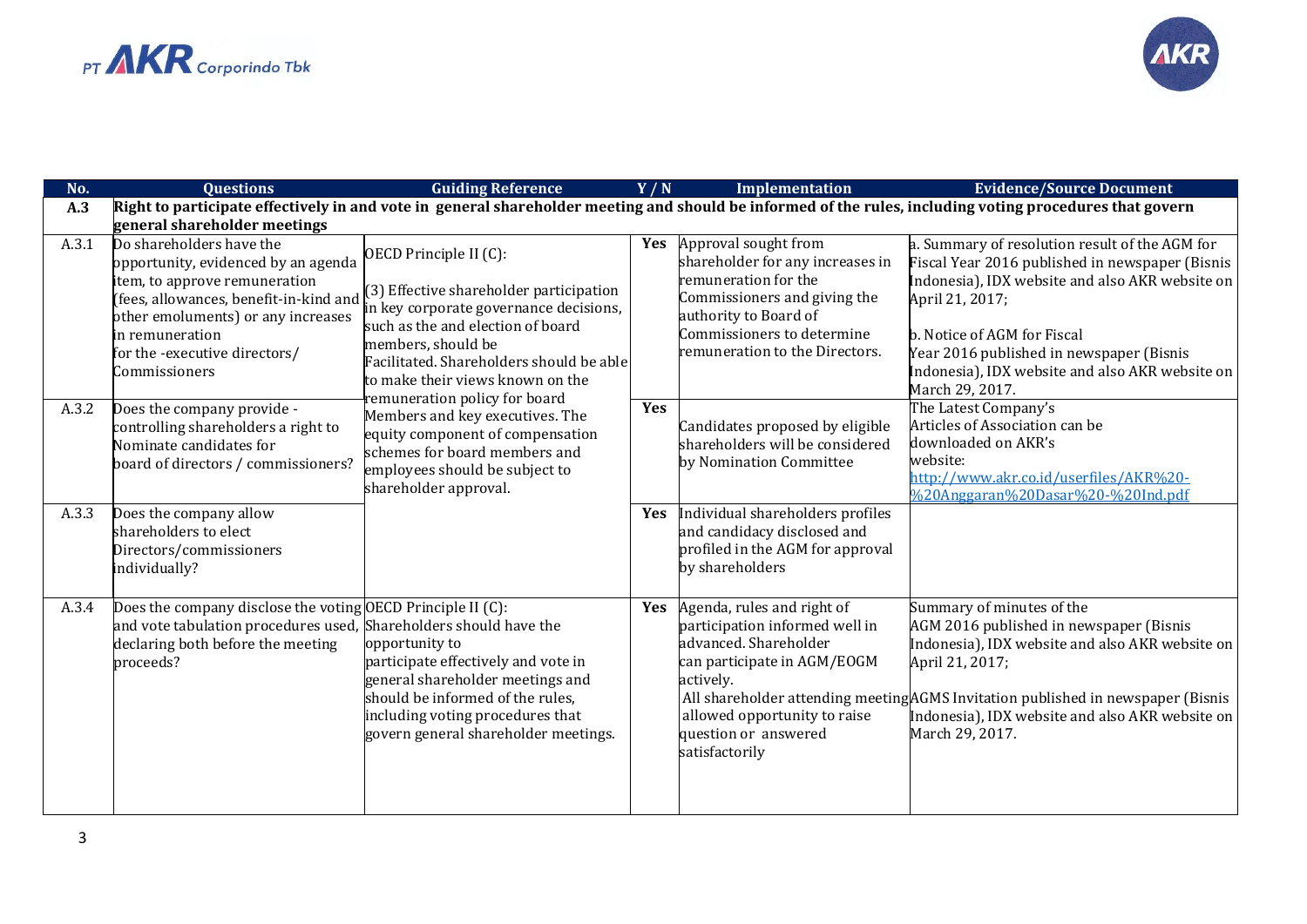



| N <sub>0</sub> | <b>Questions</b>                                                                                                                                                 | <b>Guiding Reference</b>                                                                                                                           | Y/N        | Implementation                                                                                                          | <b>Evidence/Source Document</b>                                                                                                                                          |
|----------------|------------------------------------------------------------------------------------------------------------------------------------------------------------------|----------------------------------------------------------------------------------------------------------------------------------------------------|------------|-------------------------------------------------------------------------------------------------------------------------|--------------------------------------------------------------------------------------------------------------------------------------------------------------------------|
| A.3.5          | Do the minutes of the most recent<br>AGM record that there was an<br>opportunity allowing for<br>shareholders to ask questions or<br>raise issues?               |                                                                                                                                                    | <b>Yes</b> | The AGM record submitted to OJK Summary of minutes of the<br>replies provided                                           | discloses the questions asked and AGM published in newspaper (Bisnis Indonesia),<br>IDX website and also AKR website on<br>April 21, 2017.                               |
| A.3.6          | Do the minutes of the most recent<br>AGM record questions and answer?                                                                                            | OECD Principal II (C):<br>(2) Shareholder should have the<br>opportunity to ask question to the<br>board, including question relating to           | <b>Yes</b> | Question and answer of<br>the AGM is presented in form of<br>summary of minutes of the AGM                              | Summary of minutes of the<br>AGM published in newspaper (Bisnis Indonesia),<br>IDX website and also AKR website on<br>April 21, 2017.                                    |
| A.3.7          | Does the disclosure of the outcome<br>of the most recent AGM include<br>resolution(s)?                                                                           | annual external audit, to place items on<br>the agenda of<br>general meetings, and to propose<br>resolutions, subject to Reasonable<br>limitations | Yes        | The individual resolutions<br>discussed and approved in the<br>the meeting and also the<br>advertisements (newspapaers) | Summary of minutes of the<br>AGM published in newspaper (Bisnis Indonesia),<br>AGM is disclosed in the Minutes of IDX website and also AKR website on<br>April 21, 2017. |
| A.3.8          | Did the company disclose the voting<br>including<br>results<br>approving,<br>dissenting, and absenting votes for<br>each agenda item for the most recent<br>AGM? |                                                                                                                                                    | <b>Yes</b> | Record of the voting results<br>approving, dissenting, and<br>absenting votes have been<br>disclosed                    | Summary of minutes of the<br>AGM published in newspaper (Bisnis Indonesia),<br>IDX website and also AKR website on<br>April 21, 2017.                                    |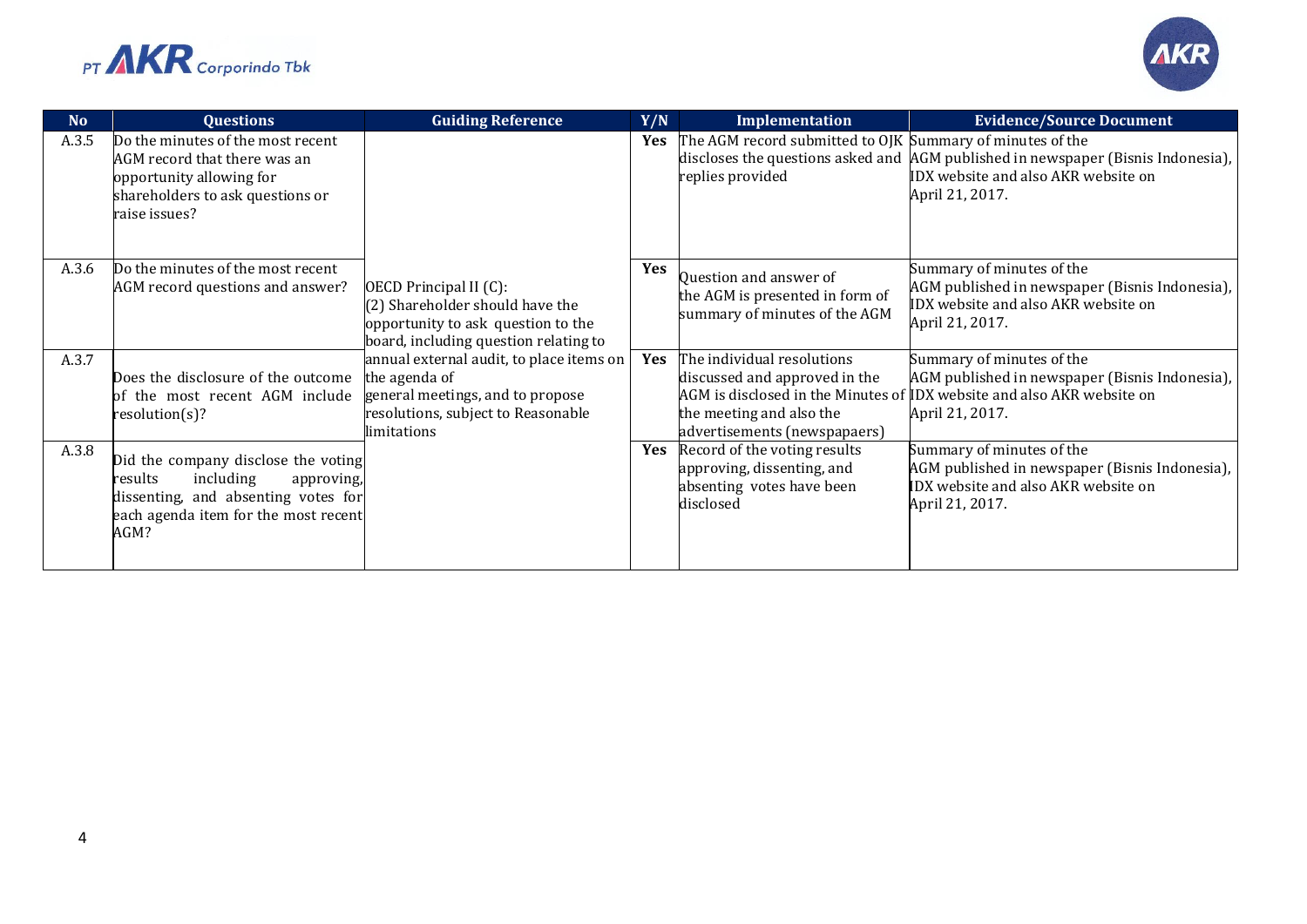



| <b>No</b> | <b>Questions</b>                                                                            | <b>Guiding Reference</b>                                                                                                                                                                     | Y/N | Implementation                                                                                                                                                                                                                                                                                                                                                             | <b>Evidence/Source Document</b>                                                                                                          |
|-----------|---------------------------------------------------------------------------------------------|----------------------------------------------------------------------------------------------------------------------------------------------------------------------------------------------|-----|----------------------------------------------------------------------------------------------------------------------------------------------------------------------------------------------------------------------------------------------------------------------------------------------------------------------------------------------------------------------------|------------------------------------------------------------------------------------------------------------------------------------------|
| A.3.9     | Does the company disclose the list<br>of board members who attended<br>the most recent AGM? |                                                                                                                                                                                              | Yes | Advertisement listing the minutes of<br>meeting discloses the names of the<br>BOD, BOC attending the AGM;<br>Annual Report disclosed all BOD /<br>BOC member attending the meetings                                                                                                                                                                                        | Summary of minutes of the<br>AGM published in newspaper<br>(Bisnis Indonesia), IDX website<br>and also AKR website on<br>April 21, 2017. |
| A.3.10    | Did the chairman of the board of<br>directors / commissioners attend<br>the most recent AGM | <b>OECD Principle II (C); and</b><br><b>ICGN 2.4.2:</b><br>All directors need to be able to allocate                                                                                         | Yes | President Commissioner attended the<br>AGM                                                                                                                                                                                                                                                                                                                                 | Summary of minutes of the<br>AGM published in newspaper<br>(Bisnis Indonesia), IDX website<br>and also AKR website on<br>April 21, 2017. |
| A.3.11    | Did the CEO/Managing<br>Director/President attend the most<br>recent AGM?                   | sufficient time to the board to perform their<br>including<br>responsibilities<br>effectively,<br>allowing some leeway for occasions when<br>greater than usual time demands are made.       | Yes | President Director/ CEO attended<br>AGM                                                                                                                                                                                                                                                                                                                                    | Summary of minutes of the<br>AGM published in newspaper<br>(Bisnis Indonesia), IDX website<br>and also AKR website on<br>April 21, 2017. |
| A.3.12    | Did the chairman of the Audit<br>Committee attend the most recent<br>AGM                    |                                                                                                                                                                                              | Yes | Chairman of Audit Committee<br>attended AGM                                                                                                                                                                                                                                                                                                                                | Summary of minutes of the<br>AGM published in newspaper<br>(Bisnis Indonesia), IDX website<br>and also AKR website on<br>April 21, 2017. |
| A.3.13    | Did the company organize their<br>most recent AGM in an easy to<br>reach location?          | <b>OECD Principle II (C)</b>                                                                                                                                                                 | Yes | AGM was organized in Mercantile<br>Athletic Club Penthouse at 18th floor<br>of World Trade Centre building which<br>is in close proximity to all the financial<br>institutions and easy to reach                                                                                                                                                                           | Summary of minutes of the<br>AGM published in newspaper<br>(Bisnis Indonesia), IDX website<br>and also AKR website on<br>April 21, 2017. |
| A.3.14    | Does the company allow for voting<br>in absentia?                                           | <b>OECD Principle II (C):</b><br>(4) Shareholders should be able to vote in<br>person or in absentia, and equal effect<br>should be given to votes whether cast in<br>person or in absentia. | Yes | Shareholders whom are unable to<br>attend the meeting can be represented<br>by the proxies by bringing a valid<br>power of attorney as determined by<br>the company's BOD, BOC, and the staff<br>members, is eligible to act as proxy to<br>shareholders in this meeting, having<br>set that the votes that they cast will<br>not be counted during the voting<br>session. | Note of Invitation for AGM<br>published in newspaper (Bisnis<br>Indonesia), IDX website and also<br>AKR website on<br>March 29, 2017.    |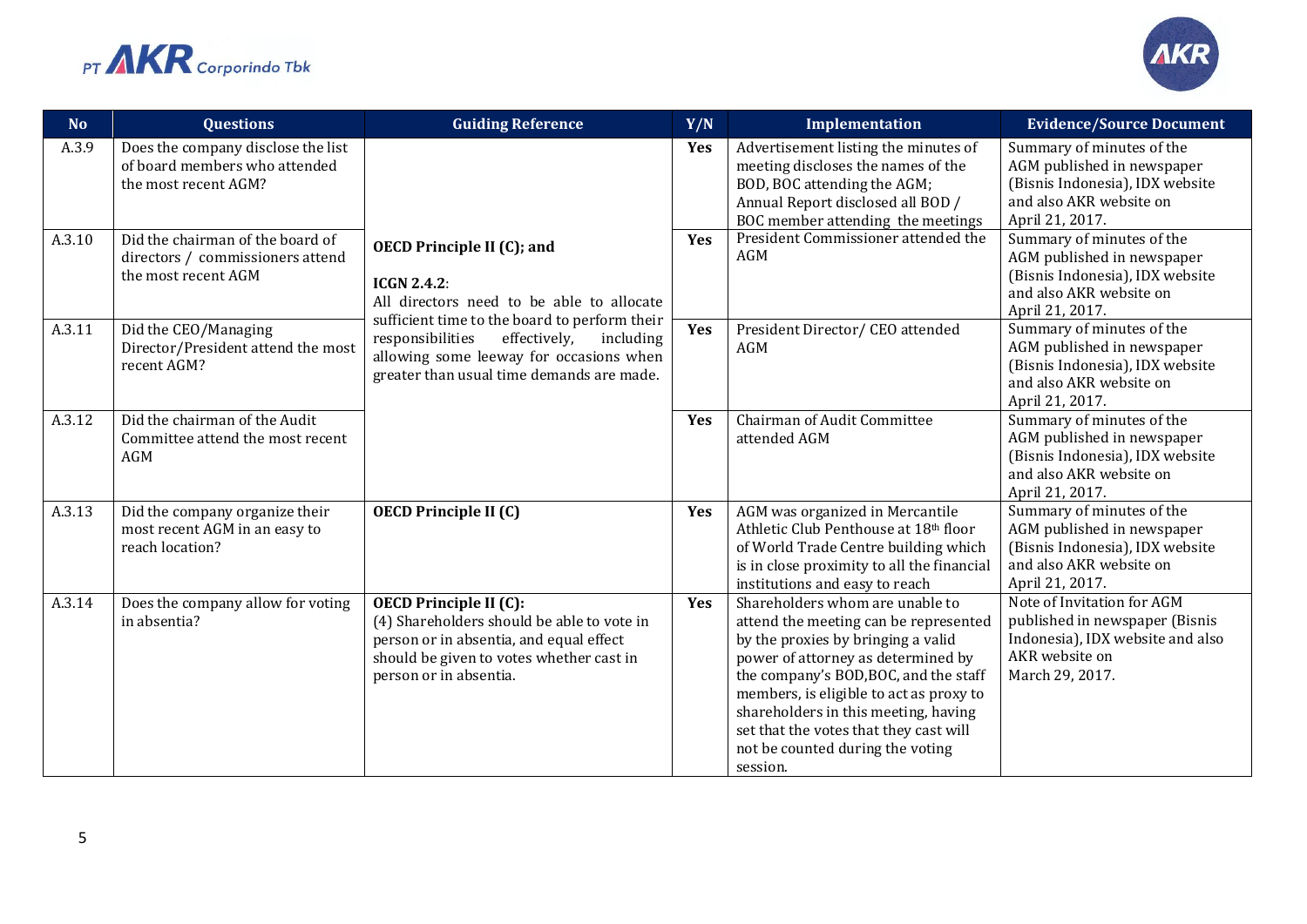



| <b>No</b> | <b>Questions</b>                                                                                                                                                                                      | <b>Guiding Reference</b>                                                                                                                                                                                                                                       | Y/N        | Implementation                                                                                                                                                           | <b>Evidence/Source Document</b>                                                                                                                                    |
|-----------|-------------------------------------------------------------------------------------------------------------------------------------------------------------------------------------------------------|----------------------------------------------------------------------------------------------------------------------------------------------------------------------------------------------------------------------------------------------------------------|------------|--------------------------------------------------------------------------------------------------------------------------------------------------------------------------|--------------------------------------------------------------------------------------------------------------------------------------------------------------------|
| A.3.15    | Did the company vote by poll (as<br>opposed to by show of hands) for all<br>resolutions at the most recent AGM?                                                                                       | <b>OECD Principle II (C)</b>                                                                                                                                                                                                                                   | <b>Yes</b> | Resolutions at AGM approved<br>either with full consent or by Poll                                                                                                       | Summary of minutes of the<br>AGM published in newspaper<br>(Bisnis Indonesia), IDX website and<br>also AKR website on April 21, 2017.                              |
| A.3.16    | Does the company disclose that it has<br>appointed an independent party<br>(scrutineers/inspectors) to count<br>and/or validate the votes at the<br>AGM?                                              |                                                                                                                                                                                                                                                                |            | Notary public counted / validated<br>the votes at the AGM                                                                                                                | Summary of minutes of the<br>AGM published in newspaper<br>(Bisnis Indonesia), IDX website and<br>also AKR website on April 21, 2017.                              |
| A.3.17    | Does the company make publicly<br>available by the next working day<br>the result of the votes taken during<br>the most recent AGM for all<br>resolutions?                                            |                                                                                                                                                                                                                                                                | <b>Yes</b> | Company disclosed the result of<br>the AGM/EGM on the next day in<br>Newspaper / Filing / Website                                                                        | Summary of minutes of the<br>AGM published in newspaper<br>(Bisnis Indonesia), IDX website and<br>also AKR website on April 21, 2017.                              |
| A.3.18    | Do companies provide at least 21<br>days' Notice for all resolutions?                                                                                                                                 | <b>OECD Principle II (C)</b><br>$(1)$ Shareholders should be furnished with sufficient<br>and timely information concerning the date, location<br>and agenda of general meetings, as well as full and<br>timely information regarding the issues to be decided | <b>Yes</b> | Adequate Notice along with<br>explanatory statement sent to all<br>shareholders and explain well in<br>advance, published in newspaper,<br>IDX's website & AKR's website | Notice of the<br>AGM for fiscal 2016 available on<br>AKR's published in newspaper<br>(Bisnis Indonesia), IDX website and<br>also AKR website on<br>March 29, 2017. |
| A.3.19    | Does the company provide the<br>rationale and explanation for each<br>agenda item which require<br>shareholders' approval in the Notice<br>of AGM<br>/circulars and/or the accompanying<br>statement? |                                                                                                                                                                                                                                                                | Yes        | Provided                                                                                                                                                                 | Notice of AGM for Fiscal<br>Year 2016 published in newspaper<br>(Bisnis Indonesia), IDX website and<br>also AKR website on March 29,<br>2017.                      |